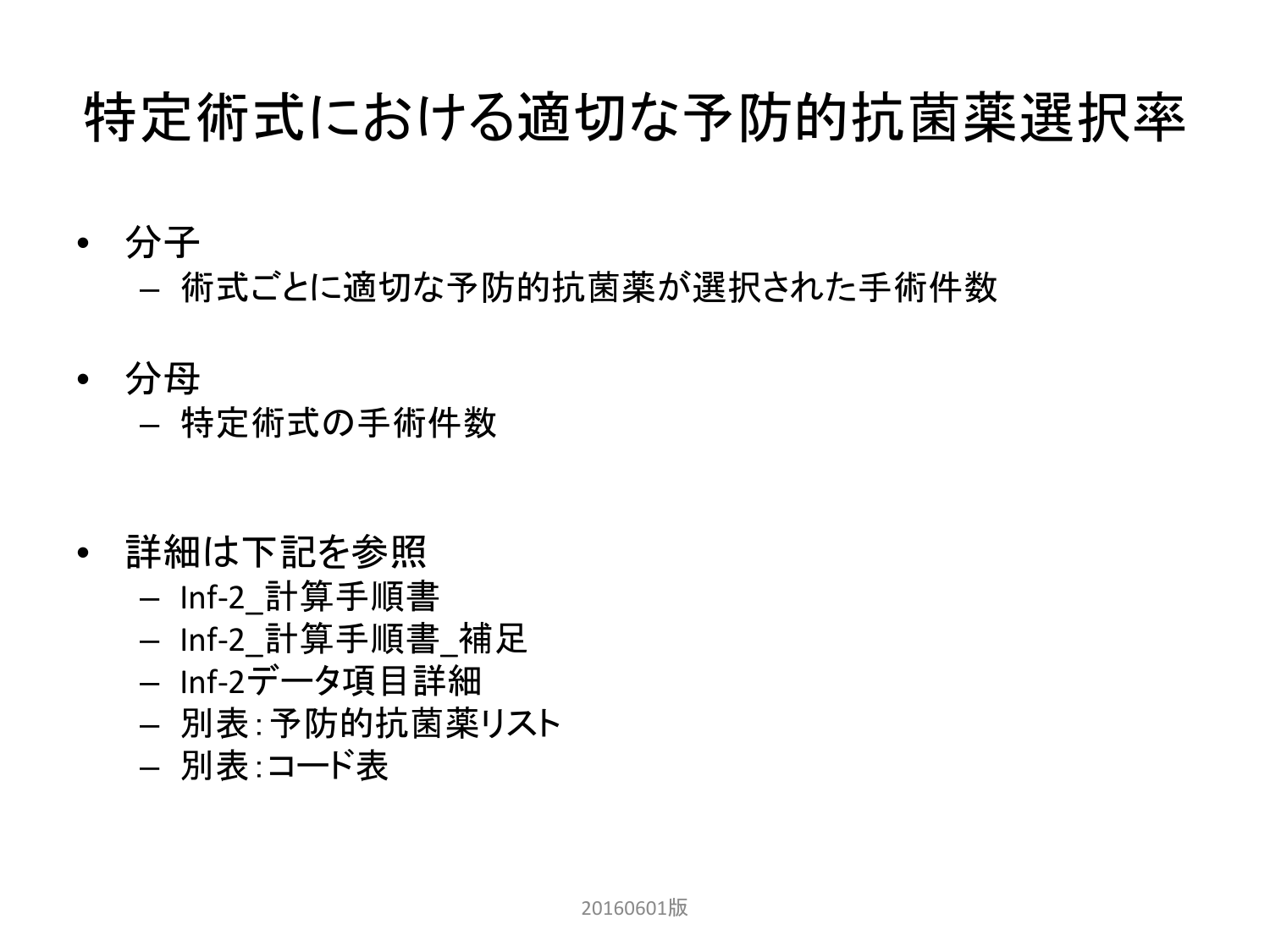### 分母対象となる手術

- 冠動脈バイパス手術
- そのほかの心臓手術
- 股関節人工骨頭置換術
- 膝関節置換術
- 血管手術
- 大腸手術
- 子宮全摘除術
- 詳細は下記を参照
	- Inf-2\_計算手順書
	- Inf-2\_計算手順書\_補足
	- Inf-2データ項目詳細
	- 別表:予防的抗菌薬リスト
	- 別表:コード表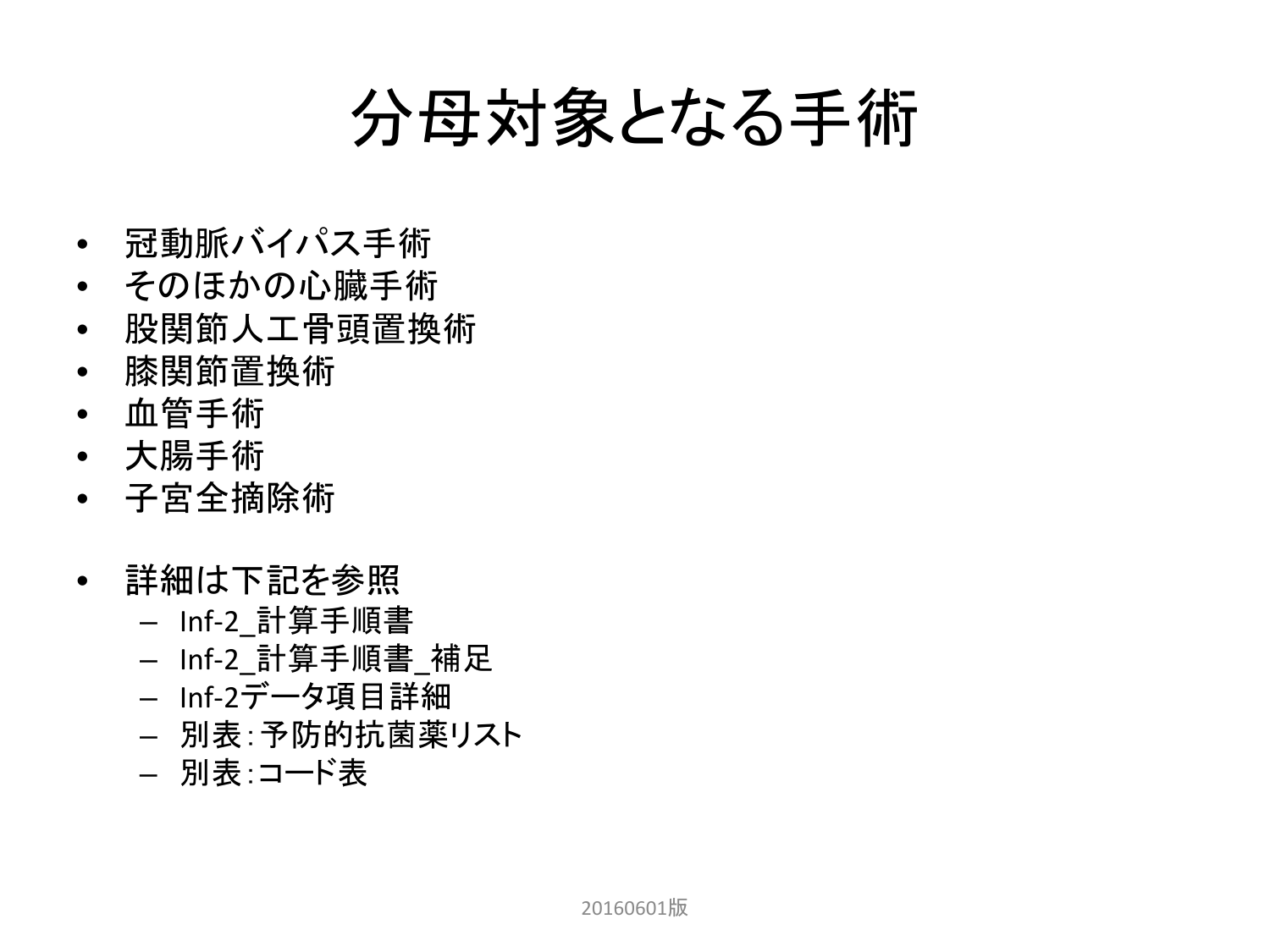## 分母除外基準

- 1. 入院時年齢が18歳未満の患者
- 2. 在院日数が120日以上の患者
- 3. 帝王切開手術施行患者
- 4. 臨床試験・治験を実施している患者
- 5. 術前に感染が明記されている患者
- 6. 全身/脊椎/硬膜外麻酔で行われた手術・手技が、主たる術式の前後3日(主た る術式が冠動脈バイパス手術またはそのほかの心臓手術の場合は4日)に行 われた(日数計算は麻酔開始日/麻酔終了日を基点とする)。
- 7. 手術室内または回復室内での死亡患者
- 詳細は下記を参照
	- Inf-2\_計算手順書
	- Inf-2\_計算手順書\_補足
	- Inf-2データ項目詳細
	- 別表:予防的抗菌薬リスト
	- 別表:コード表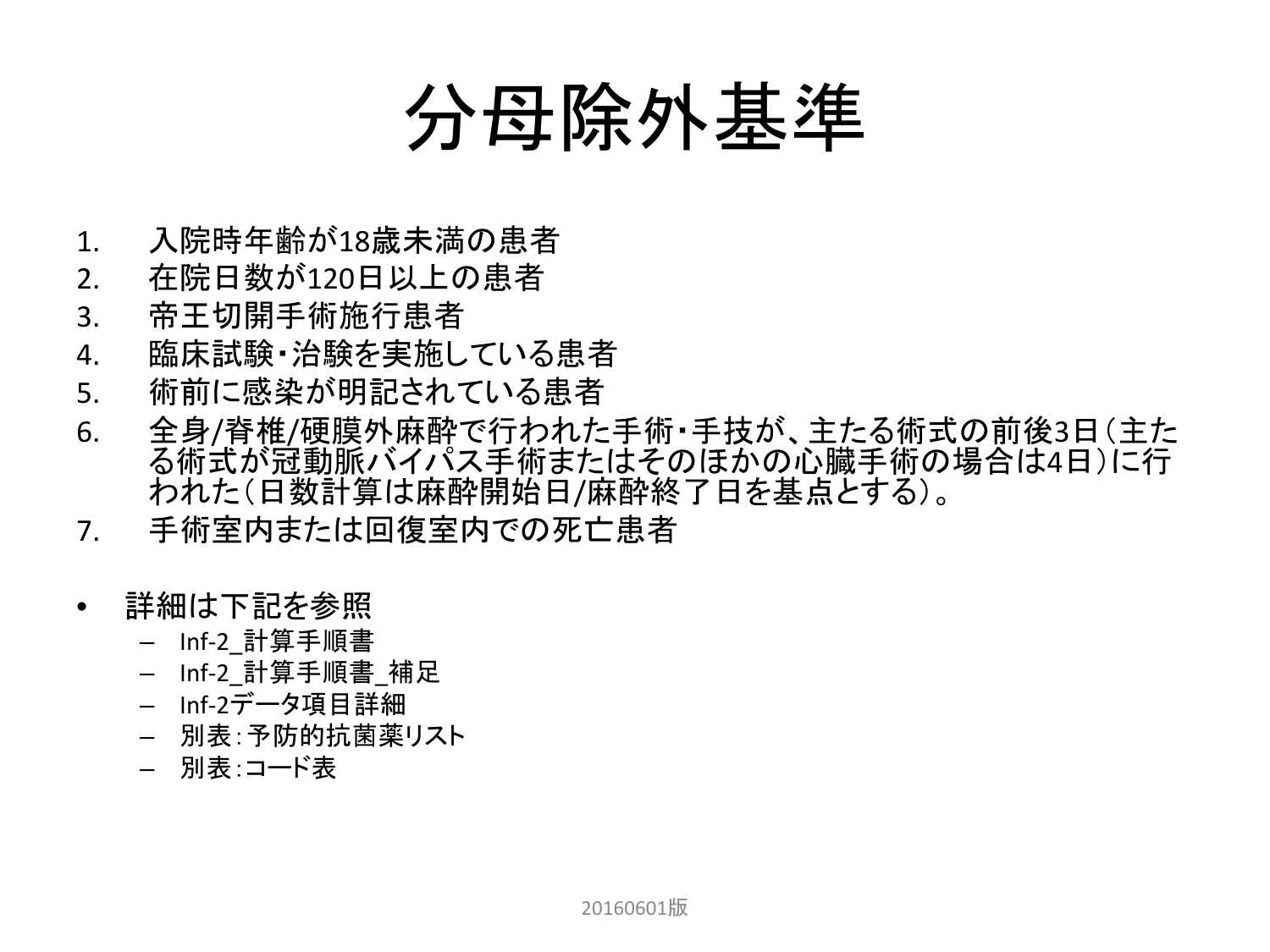# 分子の計算

- 術式ごとに適切な予防的抗菌薬が選択され た手術件数
- 詳細は下記を参照 – Inf-2\_計算手順書 – Inf-2\_計算手順書\_補足 – Inf-2データ項目詳細 – 別表:予防的抗菌薬リスト – 別表:コード表